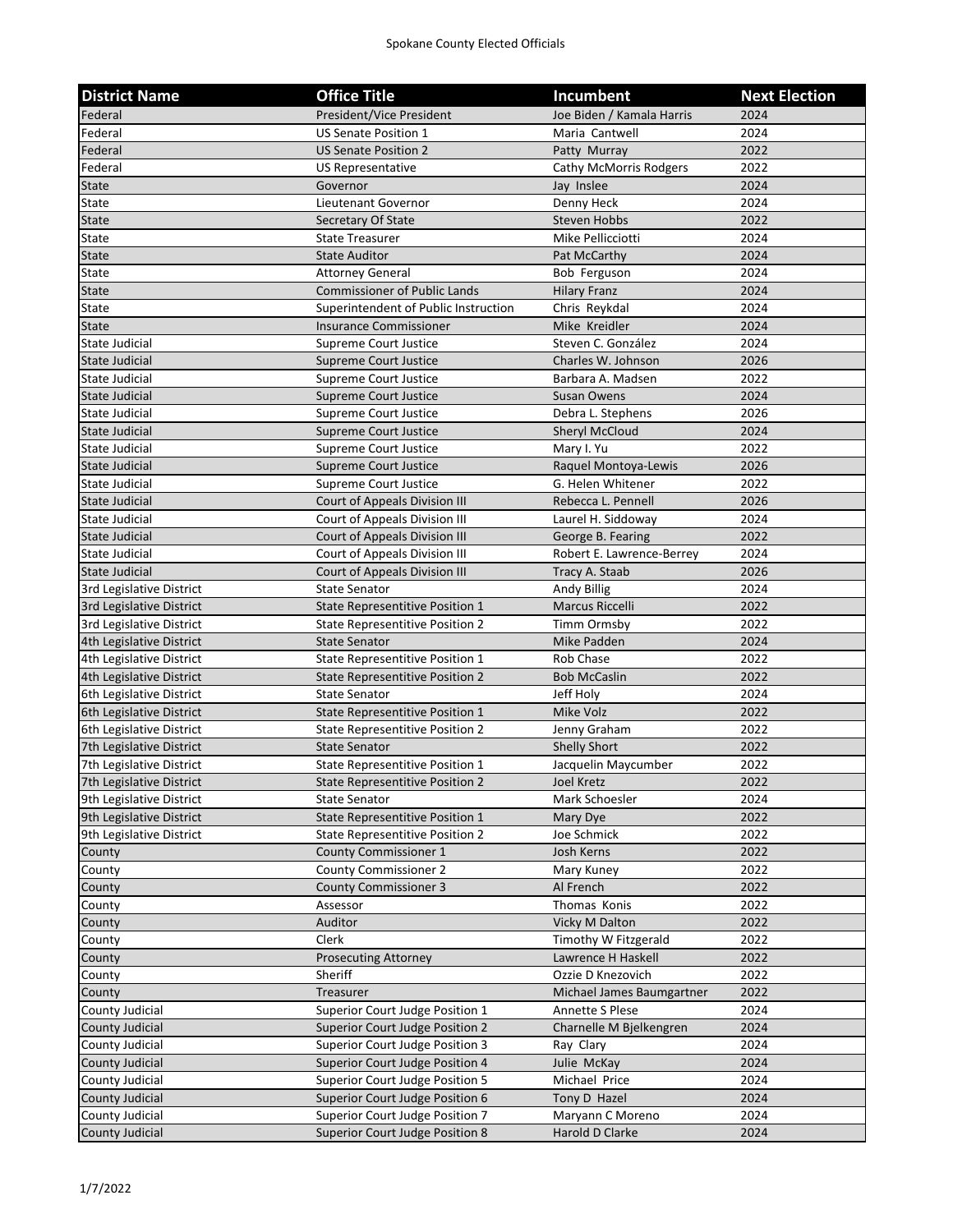| <b>District Name</b>   | <b>Office Title</b>                    | Incumbent                   | <b>Next Election</b> |
|------------------------|----------------------------------------|-----------------------------|----------------------|
| County Judicial        | Superior Court Judge Position 9        | John O Coonev               | 2024                 |
| County Judicial        | Superior Court Judge Position 10       | Michelle D Szambelan        | 2024                 |
| County Judicial        | Superior Court Judge Position 11       | Timothy B Fennessy          | 2024                 |
| <b>County Judicial</b> | Superior Court Judge Position 12       | Rachelle Elizabeth Anderson | 2024                 |
| County Judicial        | District Court Judge Position 1        | Patrick T Johnson           | 2022                 |
| County Judicial        | District Court Judge Position 2        | Jeff Smith                  | 2022                 |
| <b>County Judicial</b> | District Court Judge Position 3        | Donna Wilson                | 2022                 |
| County Judicial        | District Court Judge Position 4        | Patricia M Connolly-Walker  | 2022                 |
| County Judicial        | <b>District Court Judge Position 5</b> | Jennifer L Fassbender       | 2022                 |
| County Judicial        | District Court Judge Position 6        | Debra Hayes                 | 2022                 |
| County Judicial        | District Court Judge Position 7        | Aimee Noelle Maurer         | 2022                 |
| County Judicial        | <b>District Court Judge Position 8</b> | <b>Richard M Leland</b>     | 2022                 |
| City of Airway Heights | Council Position No. 1                 | Sonny Weathers              | 2025                 |
| City of Airway Heights | <b>Council Position No. 2</b>          | Arthur Bubb                 | 2025                 |
| City of Airway Heights | Council Position No. 3                 | <b>Veronica Messing</b>     | 2023                 |
| City of Airway Heights | Council Position No. 4                 | David Malet                 | 2025                 |
| City of Airway Heights | <b>Council Position No. 5</b>          | Larry Bowman                | 2023                 |
| City of Airway Heights | <b>Council Position No. 6</b>          | Davin Perry                 | 2025                 |
| City of Airway Heights | Council Position No. 7                 | Jennifer Morton             | 2023                 |
| City of Cheney         | Mayor                                  | <b>Chris Grover</b>         | 2025                 |
| City of Cheney         | Council Position No. 1                 | Paul Schmidt                | 2025                 |
| City of Cheney         | <b>Council Position No. 3</b>          | Mark Posthuma               | 2025                 |
| City of Cheney         | Council Position No. 4                 | Teresa Overhauser           | 2025                 |
| City of Cheney         | <b>Council Position No. 5</b>          | <b>Ryan Gaard</b>           | 2023                 |
| City of Cheney         | Council Position No. 6                 | Jill Weiszmann              | 2023                 |
| City of Cheney         | <b>Council Position No. 7</b>          | Dan Hilton                  | 2023                 |
| City of Deer Park      | Mayor                                  | <b>Tim Verzal</b>           | 2025                 |
| City of Deer Park      | <b>Council Position No. 1</b>          | Jason Upchurch              | 2025                 |
| City of Deer Park      | <b>Council Position No. 2</b>          | Helen (Dee) Cragun          | 2023                 |
| City of Deer Park      | <b>Council Position No. 3</b>          | <b>Heather Newsom</b>       | 2025                 |
| City of Deer Park      | Council Position No. 4                 | Caleb Stapp                 | 2023                 |
| City of Deer Park      | <b>Council Position No. 5</b>          | Ron Scholz                  | 2023                 |
| City of Liberty Lake   | Mayor                                  | Cris Kaminskas              | 2023                 |
| City of Liberty Lake   | <b>Council Position No. 1</b>          | Phil Folyer                 | 2023                 |
| City of Liberty Lake   | <b>Council Position No. 2</b>          | Chris Cargill               | 2025                 |
| City of Liberty Lake   | <b>Council Position No. 3</b>          | Dan Dunne                   | 2023                 |
| City of Medical Lake   | Council Position No. 1                 | Donald Kennedy              | 2025                 |
| City of Liberty Lake   | Council Position No. 4                 | Jamie Freeze Baird          | 2025                 |
| City of Medical Lake   | Council Position No. 2                 | Dawn Olmstead               | 2025                 |
| City of Liberty Lake   | <b>Council Position No. 5</b>          | Annie Kurtz                 | 2023                 |
| City of Medical Lake   | Council Position No. 3                 | Bob Maxwell                 | 2025                 |
| City of Liberty Lake   | Council Position No. 6                 | Mike T. Kennedy             | 2025                 |
| City of Medical Lake   | Council Position No. 4                 | Tony Harbolt                | 2025                 |
| City of Liberty Lake   | <b>Council Position No. 7</b>          |                             | 2023                 |
| City of Medical Lake   | Council Position No. 5                 | Arthur Kulibert             | 2023                 |
| City of Medical Lake   | Council Position No. 6                 | <b>Heather Starr</b>        | 2023                 |
| City of Medical Lake   | Council Position No. 7                 | Chad Pritchard              | 2023                 |
| City of Medical Lake   | Mayor                                  | Terri K Cooper              | 2025                 |
| City of Millwood       | Council Position No. 1                 | Shawna Beese                | 2025                 |
| City of Millwood       | <b>Council Position No. 2</b>          | Dan Sander                  | 2025                 |
| City of Millwood       | Council Position No. 3                 | Mary (Kate) McLachlan       | 2023                 |
| City of Millwood       | Council Position No. 4                 | <b>Andrew Van Hees</b>      | 2023                 |
| City of Millwood       | Council Position No. 5                 | Shaun Culler                | 2023                 |
| City of Millwood       | Mayor                                  | Kevin M. Freeman            | 2025                 |
| City of Spokane        | Council President                      | Breean L. Beggs             | 2023                 |
| City of Spokane        | Mayor                                  | Nadine Woodward             | 2023                 |
| City of Spokane        | Municipal Court Judge #1               | Kristin C. O'Sullivan       | 2025                 |
| City of Spokane        | Municipal Court Judge #2               | Mary C. Logan               | 2025                 |
| City of Spokane        | Municipal Court Judge #3               | Gloria Ochoa-Bruck          | 2025                 |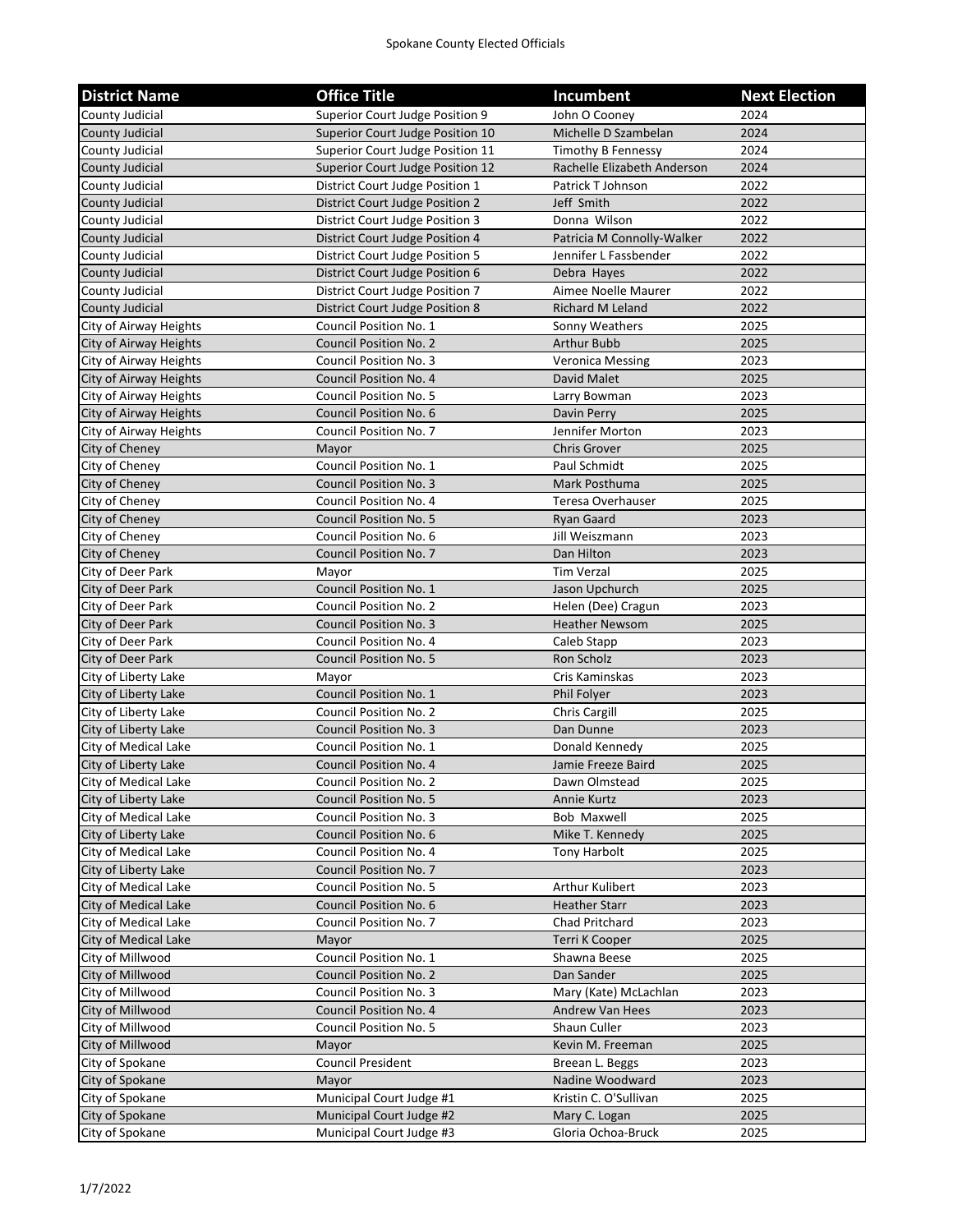| <b>District Name</b>               | <b>Office Title</b>             | <b>Incumbent</b>          | <b>Next Election</b> |
|------------------------------------|---------------------------------|---------------------------|----------------------|
| City of Spokane CD1                | Dist. #1 Council Position No. 1 | Michael Cathcart          | 2023                 |
| City of Spokane CD1                | Dist. #1 Council Position No. 2 | Jonathan Bingle           | 2025                 |
| City of Spokane CD 2               | Dist. #2 Council Position No. 1 | Lori Kinnear              | 2023                 |
| City of Spokane CD 2               | Dist. #2 Council Position No. 2 | <b>Betsy Wilkerson</b>    | 2025                 |
| City of Spokane CD3                | Dist. #3 Council Position No. 1 | Karen J. Stratton         | 2023                 |
| City of Spokane C D 3              | Dist. #3 Council Position No. 2 | Zack Zappone              | 2025                 |
| City of Spokane Valley             | <b>Council Position No. 1</b>   | Rod Higgins               | 2025                 |
| City of Spokane Valley             | Council Position No. 2          | <b>Brandi Peetz</b>       | 2023                 |
| City of Spokane Valley             | <b>Council Position No. 3</b>   | Arne Woodard              | 2023                 |
| City of Spokane Valley             | Council Position No. 4          | Ben Wick                  | 2025                 |
| City of Spokane Valley             | <b>Council Position No. 5</b>   | Pamela Haley              | 2025                 |
| City of Spokane Valley             | Council Position No. 6          | <b>Tim Hattenburg</b>     | 2023                 |
| City of Spokane Valley             | <b>Council Position No. 7</b>   | Laura Padden              | 2025                 |
| Town of Fairfield                  | Mayor                           | Jamie L Paden             | 2025                 |
| Town of Fairfield                  | Council Position No. 1          | Alisha Anderson           | 2025                 |
| Town of Fairfield                  | Council Position No. 2          | Jacob R. Warren           | 2025                 |
| <b>Town of Fairfield</b>           | <b>Council Position No. 3</b>   | <b>Steven Walk</b>        | 2023                 |
| <b>Town of Fairfield</b>           | Council Position No. 4          | Valerie Rogers            | 2023                 |
| <b>Town of Fairfield</b>           | <b>Council Position No. 5</b>   | <b>Emily Thomas</b>       | 2023                 |
| Town of Latah                      | Mayor                           | Carole Meissner           | 2025                 |
| Town of Latah                      | <b>Council Position No. 1</b>   | Yvonne Warren             | 2025                 |
| Town of Latah                      | Council Position No. 2          | Larry La Bolle            | 2023                 |
| Town of Latah                      | <b>Council Position No. 3</b>   | Carole Meissner           | 2023                 |
| Town of Latah                      | Council Position No. 4          | <b>Curt Loucks</b>        | 2025                 |
| Town of Latah                      | <b>Council Position No. 5</b>   | Michael D Vanheel         | 2023                 |
| Town of Rockford                   | Mayor                           | Carrie Roecks             | 2025                 |
| Town of Rockford                   | <b>Council Position No. 1</b>   | <b>Tim Fricke</b>         | 2025                 |
| Town of Rockford                   | Council Position No. 2          | Brian Laude               | 2025                 |
| Town of Rockford                   | <b>Council Position No. 3</b>   | <b>Clint Stevenson</b>    | 2023                 |
| Town of Rockford                   | Council Position No. 4          | Micki L Harnois           | 2023                 |
| Town of Rockford                   | <b>Council Position No. 5</b>   | Mark Lonam Jr             | 2023                 |
| Town of Spangle                    | Mayor                           | Melissa Holling           | 2023                 |
| Town of Spangle                    | Council Position No. 1          | Ron Cockle                | 2025                 |
| Town of Spangle                    | <b>Council Position No. 2</b>   | Rebecca Johnson           | 2025                 |
| Town of Spangle                    | <b>Council Position No. 3</b>   | June Brumley              | 2023                 |
| Town of Spangle                    | Council Position No. 4          | Clyde J Sample            | 2023                 |
| Town of Spangle                    | <b>Council Position No. 5</b>   | <b>Austin J Sievers</b>   | 2023                 |
| Town of Waverly                    | Mayor                           | Paul Curtis               | 2025                 |
| Town of Waverly                    | Council Position No. 1          | <b>Clifford Curtis</b>    | 2025                 |
| Town of Waverly                    | Council Position No. 2          | Joel Martensen            | 2025                 |
| Town of Waverly                    | <b>Council Position No. 3</b>   | Devin Billington          | 2023                 |
| Town of Waverly                    | Council Position No. 4          | Alexander Fuchs           | 2025                 |
| Town of Waverly                    | <b>Council Position No. 5</b>   | <b>Breeanna Killstrom</b> | 2023                 |
| Central Valley School District 356 | Director Dist. #1               | Cynthia (Cindy) Mcmullen  | 2023                 |
| Central Valley School District 356 | Director Dist. #2               | Teresa (Tere) Landa       | 2025                 |
| Central Valley School District 356 | Director Dist. #3               | Debra L Long              | 2023                 |
| Central Valley School District 356 | Director Dist. #4               | Keith L Clark             | 2023                 |
| Central Valley School District 356 | Director Dist. #5               | Pam Orebaugh              | 2025                 |
| Cheney School District 360         | Director Dist. #1               | Mark L Scott              | 2025                 |
| Cheney School District 360         | Director Dist. #2               | Zachary Zorrozua          | 2025                 |
| Cheney School District 360         | Director Dist. #3               | Henry C. Browne, Jr.      | 2023                 |
| Cheney School District 360         | Director Dist. #4               | <b>Stacy Nicol</b>        | 2023                 |
| Cheney School District 360         | Director Dist. #5               | Mitch Swenson             | 2023                 |
| Deer Park School District 200      | Director At Large               | Eric J Keller             | 2023                 |
| Deer Park School District 200      | Director Dist. #1               | <b>Gregory Schuler</b>    | 2023                 |
| Deer Park School District 200      | Director Dist. #2               | Rebecca Fouts             | 2025                 |
| Deer Park School District 200      | Director Dist. #3               | Lindsay Lofstrom          | 2025                 |
| Deer Park School District 200      | Director Dist. #4               | Carri Breckner            | 2023                 |
| East Valley School District 361    | Director Dist. #1               | Theresa Noack             | 2023                 |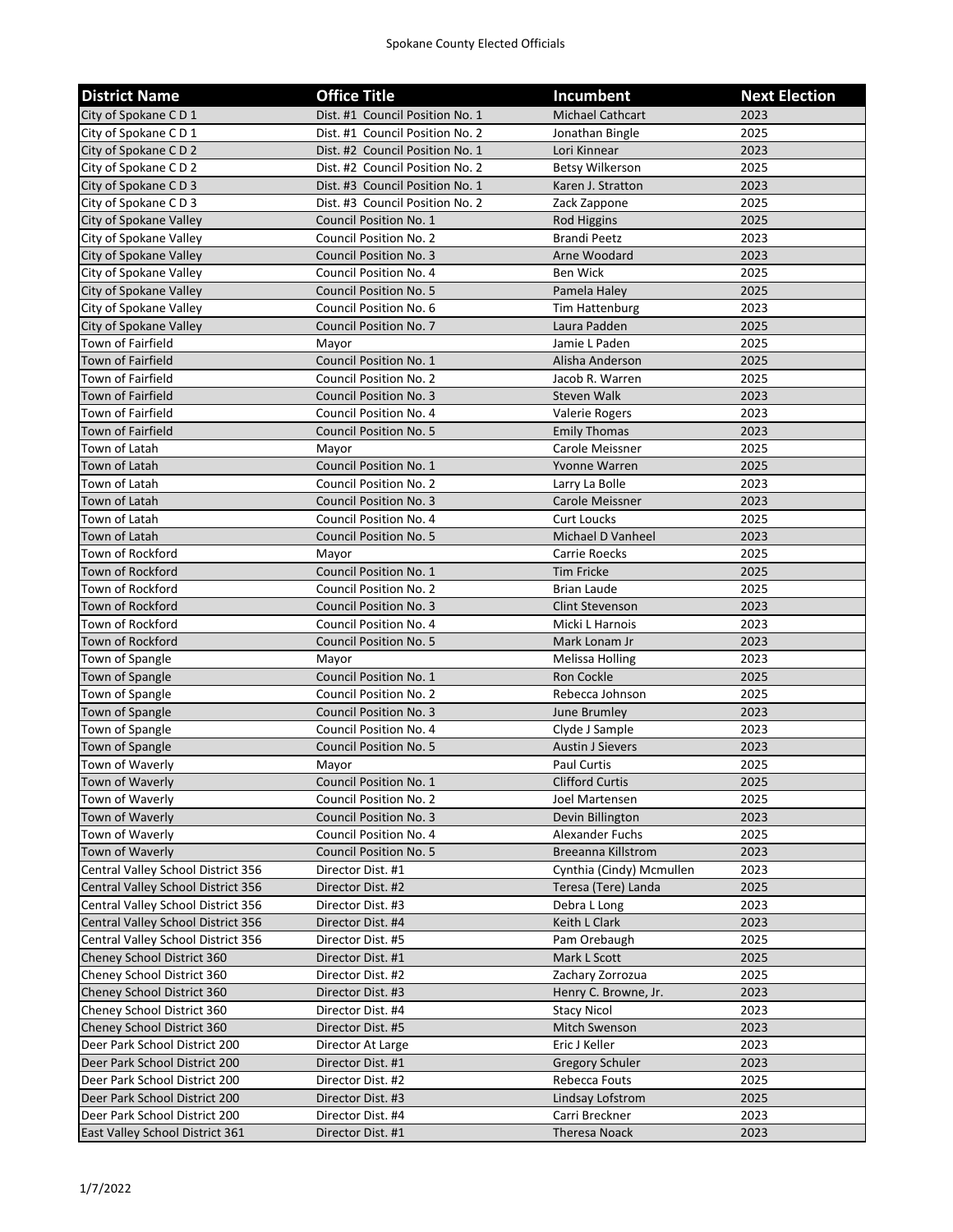## Spokane County Elected Officials

| <b>District Name</b>                                             | <b>Office Title</b>                                                      | Incumbent                                  | <b>Next Election</b> |
|------------------------------------------------------------------|--------------------------------------------------------------------------|--------------------------------------------|----------------------|
| East Valley School District 361                                  | Director Dist. #2                                                        | Laura Gates                                | 2023                 |
| East Valley School District 361                                  | Director Dist. #3                                                        | Justin Voelker                             | 2025                 |
| East Valley School District 361                                  | Director Dist. #4                                                        | Jonathan Horsley                           | 2025                 |
| East Valley School District 361                                  | Director Dist. #5                                                        | Mike Bly                                   | 2025                 |
| Freeman School District 358                                      | Director Dist. #1                                                        | <b>Bill Morphy</b>                         | 2023                 |
| Freeman School District 358                                      | Director Dist. #2                                                        | <b>Ed Cashmere</b>                         | 2025                 |
| Freeman School District 358                                      | Director Dist. #3                                                        | Jim Tippett                                | 2023                 |
| Freeman School District 358                                      | Director Dist. #4                                                        | Neil J Fuchs                               | 2025                 |
| Freeman School District 358                                      | Director Dist. #5                                                        | Angela (Annie) Keebler                     | 2023                 |
| <b>Great Northern School District 312</b>                        | Director Position No. 1                                                  | Ken Pegg                                   | 2023                 |
| <b>Great Northern School District 312</b>                        | Director Position No. 2                                                  | Amy Shulund                                | 2023                 |
| <b>Great Northern School District 312</b>                        | Director Position No. 3                                                  | John Pegg                                  | 2023                 |
| <b>Great Northern School District 312</b>                        | Director Position No. 4                                                  | Lynn Scharff                               | 2025                 |
| <b>Great Northern School District 312</b>                        | Director Position No. 5                                                  | Mary Patrick                               | 2025                 |
| Liberty School District 362                                      | Director Dist. #1                                                        | Stephanie Stout                            | 2023                 |
| Liberty School District 362                                      | Director Dist. #2                                                        | Chad Denny                                 | 2025                 |
| Liberty School District 362                                      | Director Dist. #3                                                        | R. Chad Cornmesser                         | 2025                 |
| Liberty School District 362                                      | Director Dist. #4                                                        | Jeremy Engle                               | 2025                 |
| Liberty School District 362                                      | Director Dist. #5                                                        | Mark Bullock                               | 2023                 |
| Mead School District 354                                         | Director Dist. #1                                                        | Chad Burchard                              | 2025                 |
| Mead School District 354                                         | Director Dist. #2                                                        | Denny Denholm                              | 2023                 |
| <b>Mead School District 354</b>                                  | Director Dist. #3                                                        | Robert (Bob) A Olson                       | 2023                 |
| Mead School District 354                                         | Director Dist. #4                                                        | Michael Cannon                             | 2023                 |
| Mead School District 354                                         | Director Dist. #5                                                        | <b>Brieanne Gray</b>                       | 2025                 |
| Medical Lake School District 326                                 | Director Dist. #1                                                        | Leo Spilker                                | 2025                 |
| Medical Lake School District 326                                 | Director Dist. #2                                                        | Rod Vonlehe                                | 2023                 |
| Medical Lake School District 326                                 | Director Dist. #3                                                        | Laura Parsons                              | 2023                 |
| Medical Lake School District 326                                 | Director Dist. #4                                                        | Ron Cooper                                 | 2023                 |
| Medical Lake School District 326                                 | Director Dist. #5                                                        | Wendy Williams-Gilbert                     | 2025                 |
| Nine Mile Falls School District 179                              | Director Position No. 1                                                  | Mac Mikkelsen                              | 2023                 |
| Nine Mile Falls School District 179                              | Director Position No. 2                                                  | Eric Olsen                                 | 2023                 |
| Nine Mile Falls School District 179                              | Director Position No. 3                                                  | <b>Bill Mcbride</b>                        | 2023                 |
| Nine Mile Falls School District 179                              | Director Position No. 4                                                  | Kyle Yancey                                | 2025                 |
| Nine Mile Falls School District 179                              | Director Position No. 5                                                  | <b>Greg Flemming</b>                       | 2025                 |
| Orchard Prairie School District 123                              | Director Position No. 1                                                  | J. Rod Sprague                             | 2025                 |
| Orchard Prairie School District 123                              | Director Position No. 2                                                  | Naomi Lathrum                              | 2025                 |
| Orchard Prairie School District 123                              | Director Position No. 3                                                  | Dan J Cutler                               | 2023                 |
| Orchard Prairie School District 123                              | Director Position No. 4                                                  | Dennis M Miner                             | 2023                 |
| Orchard Prairie School District 123                              | Director Position No. 5                                                  | Carol Ann Hollar                           | 2023                 |
| Riverside School District 416                                    | Director Dist. #1                                                        | Gary Vanderholm                            | 2025                 |
| Riverside School District 416                                    | Director Dist. #2                                                        | Scott Ellsworth                            | 2023                 |
| Riverside School District 416                                    | Director Dist. #3                                                        | Joslyn James                               | 2023                 |
| Riverside School District 416                                    | Director Dist. #4                                                        | <b>Robert Carroll</b>                      | 2023                 |
| Riverside School District 416                                    | Director Dist. #5                                                        | Penni Lommis                               | 2023                 |
| Spokane School District 81                                       | Director Position No. 1                                                  | Nikki Otero Lockwood                       | 2025                 |
| Spokane School District 81                                       | Director Position No. 2                                                  | Jenny Slagle                               | 2025                 |
| Spokane School District 81                                       | Director Position No. 3                                                  | Melissa Bedford                            | 2027                 |
| Spokane School District 81                                       | Director Position No. 4                                                  | <b>Riley Smith</b>                         | 2027                 |
| Spokane School District 81                                       | Director Position No. 5                                                  | Mike Wiser                                 | 2023                 |
| West Valley School District 363                                  | Director Dist. #1                                                        | Dan Hansen                                 | 2025                 |
| West Valley School District 363                                  | Director Dist. #2                                                        | Robert N Dompier                           | 2025                 |
| West Valley School District 363                                  | Director Dist. #3                                                        | Christy White                              | 2023                 |
| West Valley School District 363                                  | Director Dist. #4                                                        | Adam Mortensen                             | 2023                 |
| West Valley School District 363                                  | Director Dist. #5                                                        | Pam Mcleod                                 | 2025                 |
| Spokane Valley Fire Department                                   | <b>Commissioner Position No. 1</b>                                       | Patrick W. Burch                           | 2025                 |
| Spokane Valley Fire Department                                   | <b>Commissioner Position No. 2</b>                                       | Mike Kester                                | 2025                 |
| Spokane Valley Fire Department                                   | <b>Commissioner Position No. 3</b>                                       | Brian K. Asmus                             | 2027                 |
| Spokane Valley Fire Department<br>Spokane Valley Fire Department | <b>Commissioner Position No. 4</b><br><b>Commissioner Position No. 5</b> | John Guarisco<br>William A (Bill) Anderson | 2027<br>2023         |
|                                                                  |                                                                          |                                            |                      |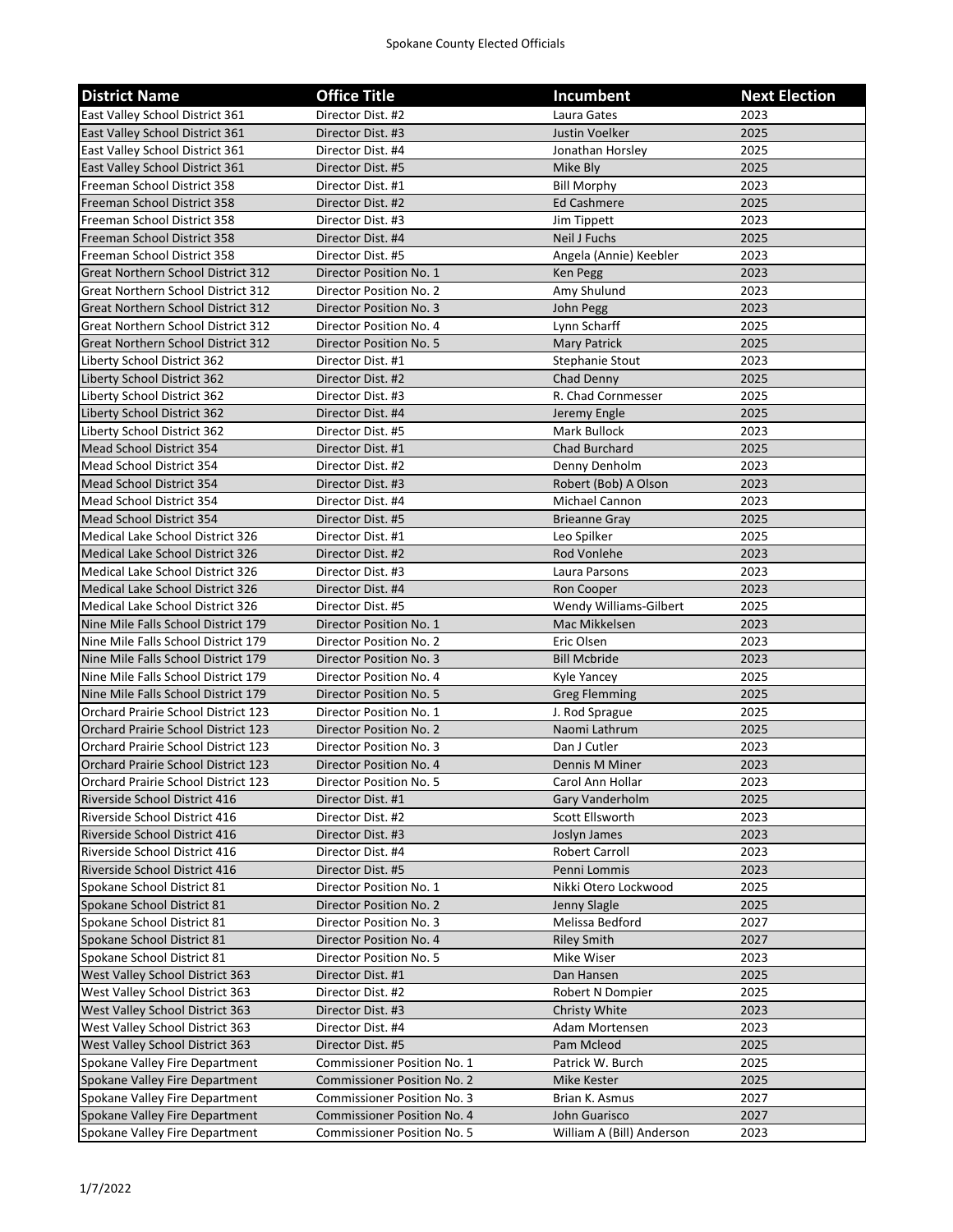| <b>District Name</b>                | <b>Office Title</b>                | Incumbent                | <b>Next Election</b> |
|-------------------------------------|------------------------------------|--------------------------|----------------------|
| Fire District 02                    | <b>Commissioner Position No. 1</b> | <b>Steven Braun</b>      | 2023                 |
| Fire District 02                    | <b>Commissioner Position No. 2</b> | Stephen Primmer          | 2023                 |
| Fire District 02                    | <b>Commissioner Position No. 3</b> | David De Gon             | 2023                 |
| Fire District 03                    | <b>Commissioner Position No. 1</b> | Sharon J Colby           | 2025                 |
| Fire District 03                    | <b>Commissioner Position No. 2</b> | <b>Bob Harris</b>        | 2027                 |
| Fire District 03                    | <b>Commissioner Position No. 3</b> | Howard Marsh Jr          | 2023                 |
| Fire District 04                    | <b>Commissioner Position No. 1</b> | Roger Krieger            | 2025                 |
| Fire District 04                    | <b>Commissioner Position No. 2</b> | James Lahde              | 2027                 |
| Fire District 04                    | <b>Commissioner Position No. 3</b> | Jack D Hensley           | 2023                 |
| Fire District 05                    | <b>Commissioner Position No. 1</b> | Isla Durheim             | 2025                 |
| Fire District 05                    | <b>Commissioner Position No. 2</b> | Bonita M Cobb            | 2027                 |
| Fire District 05                    | <b>Commissioner Position. No 3</b> | Larry Edmonds            | 2023                 |
| Fire District 08                    | <b>Commissioner Position No. 1</b> | Andy Rorie               | 2025                 |
| Fire District 08                    | <b>Commissioner Position No. 2</b> | Lee C. Boling            | 2027                 |
| Fire District 08                    | <b>Commissioner Position No. 3</b> | Gregory A. (Spudd) Hesse | 2023                 |
| Fire District 09                    | Commissioner Position No. 1        | Thomas R. (Tom) Mcgarry  | 2023                 |
| Fire District 09                    | <b>Commissioner Position No. 2</b> | <b>Brian Mather</b>      | 2027                 |
| Fire District 09                    | <b>Commissioner Position No. 3</b> | Jim Bennett              | 2025                 |
| Fire District 10                    | <b>Commissioner Position No. 1</b> | Gordon Hester            | 2025                 |
| Fire District 10                    | <b>Commissioner Position No. 2</b> | Ken Pegg                 | 2027                 |
| Fire District 10                    | <b>Commissioner Position No. 3</b> | <b>Scott Mericle</b>     | 2023                 |
| Fire District 11                    | Commissioner Position No. 1        | Brian Lashaw             | 2025                 |
| Fire District 11                    | <b>Commissioner Position No. 2</b> | Dave Trejbal             | 2027                 |
| Fire District 11                    | <b>Commissioner Position No. 3</b> | Wayne Tuttle             | 2023                 |
| Fire District 12                    | <b>Commissioner Position No. 1</b> | Jim Carlson              | 2023                 |
| Fire District 12                    | <b>Commissioner Position No. 2</b> | Don Evans                | 2027                 |
| Fire District 12                    | <b>Commissioner Position No. 3</b> | Dave Krell               | 2023                 |
| Fire District 13                    | <b>Commissioner Position No. 1</b> | Eileen Weyrauch          | 2025                 |
| Fire District 13                    | <b>Commissioner Position No. 2</b> | <b>Teresa Phelps</b>     | 2027                 |
| Fire District 13                    | <b>Commissioner Position No. 3</b> | <b>Ben Kaiser</b>        | 2023                 |
| East Spokane Water District 1       | <b>Commissioner Position No. 1</b> | Ed Peck                  | 2023                 |
| East Spokane Water District 1       | <b>Commissioner Position No. 2</b> | <b>Rick Scott</b>        | 2025                 |
| East Spokane Water District 1       | <b>Commissioner Position No. 3</b> | Glenn R Moore            | 2027                 |
| Whitworth Water District 2          | <b>Commissioner Position No. 1</b> | Jean Pond                | 2023                 |
| Whitworth Water District 2          | <b>Commissioner Position No. 2</b> | Steve Irwin              | 2023                 |
| Whitworth Water District 2          | Commissioner Position No. 3        | Leroy (Lee) Legnon       | 2025                 |
| <b>Whitworth Water District 2</b>   | <b>Commissioner Position No. 4</b> | <b>Marty Hare</b>        | 2027                 |
| Whitworth Water District 2          | <b>Commissioner Position No. 5</b> | Chris Johnson            | 2027                 |
| Spokane County Water District 3     | Commissioner Position No. 1        | Frank Pierson            | 2025                 |
| Spokane County Water District 3     | <b>Commissioner Position No. 2</b> | Nathan P. Jeffries       | 2027                 |
| Spokane County Water District 3     | <b>Commissioner Position No. 3</b> | Mary M. Wissink          | 2023                 |
| Irvin Water District 6              | Commissioner Position No. 1        | Sean Charbonneau         | 2025                 |
| Irvin Water District 6              | <b>Commissioner Position No. 2</b> | David M Bennett          | 2023                 |
| Irvin Water District 6              | <b>Commissioner Position No. 3</b> | Susan Darnell            | 2027                 |
| Four Lakes Water District 10        | <b>Commissioner Position No. 1</b> | <b>Gerry Adams</b>       | 2023                 |
| Four Lakes Water District 10        | <b>Commissioner Position No. 2</b> | Jeremy Valdez            | 2027                 |
| Four Lakes Water District 10        | <b>Commissioner Position No. 3</b> | Scott E. Rushing Sr      | 2023                 |
| Val of The Horse Water District 12  | Commissioner Position No. 1        | <b>Tony Teeters</b>      | 2023                 |
| Val of The Horse Water District 12  | <b>Commissioner Position No. 2</b> | Jeff Anderson            | 2027                 |
| Val of The Horse Water District 12  | <b>Commissioner Position No. 3</b> | Rhonda Swenson           | 2025                 |
| Hangman Hills Water District 15     | <b>Commissioner Position No. 1</b> | Donald Paul              | 2023                 |
| Hangman Hills Water District 15     | <b>Commissioner Position No. 2</b> | Courtney Schrock         | 2023                 |
| Hangman Hills Water District 15     | <b>Commissioner Position No. 3</b> | Leland Heidt             | 2023                 |
| <b>Strathview Water District 16</b> | Commissioner Position No. 1        | Macy Silveria            | 2023                 |
| <b>Strathview Water District 16</b> | <b>Commissioner Position No. 2</b> | Daniel Davis             | 2027                 |
| Strathview Water District 16        | <b>Commissioner Position No. 3</b> | <b>Bill Kasney</b>       | 2025                 |
| Liberty Lake Sewer Water District 1 | <b>Commissioner Position No. 1</b> | William (Bill) Genoway   | 2025                 |
| Liberty Lake Sewer Water District 1 | <b>Commissioner Position No. 2</b> | Kottayam Natarajan       | 2027                 |
| Liberty Lake Sewer Water District 1 | <b>Commissioner Position No. 3</b> | Tom Agnew                | 2023                 |